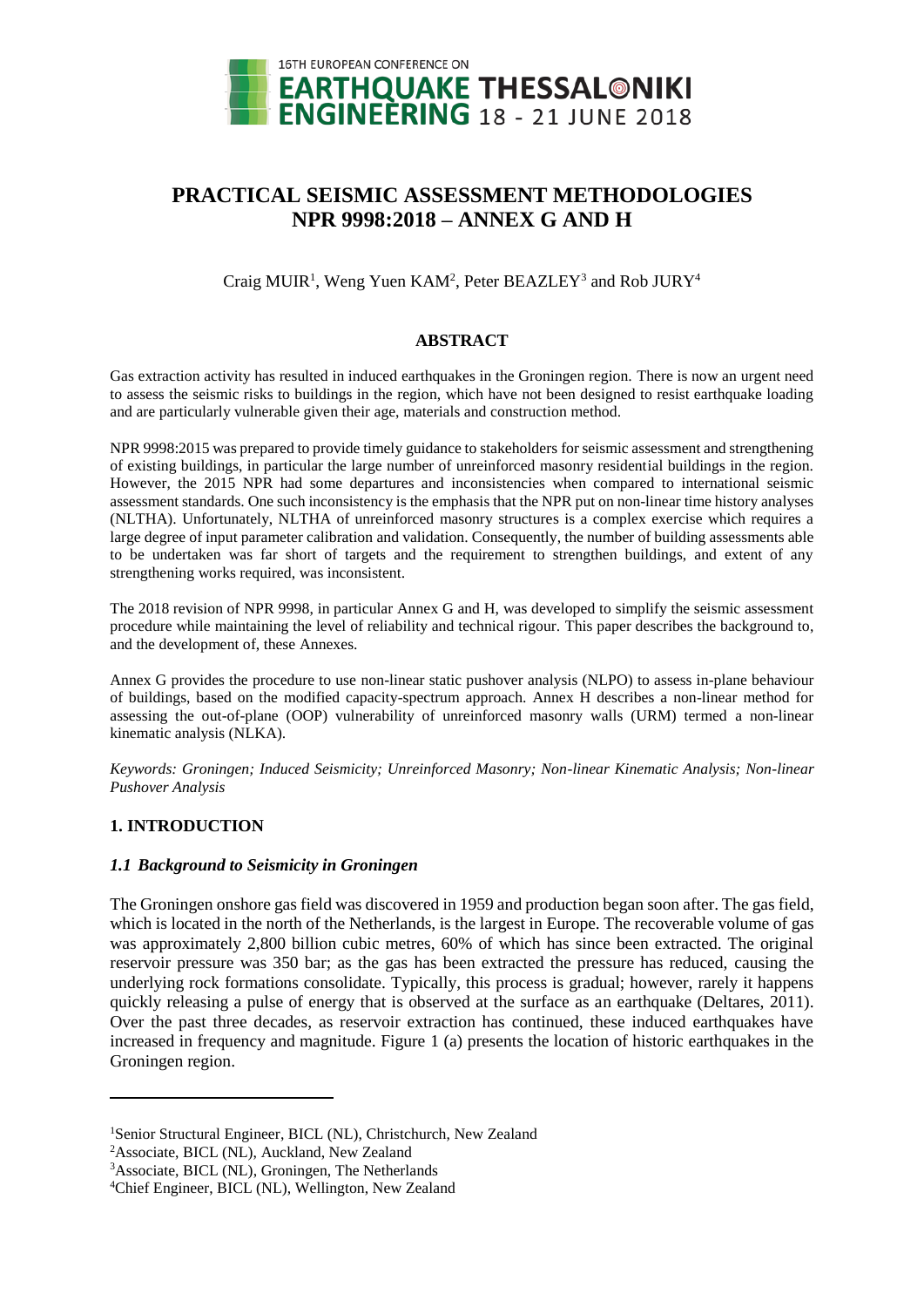

(a) Historic earthquakes (KNMI, 2017). (b) Seismic hazard map (NEN, 2015).

Figure 1. Seismicity in the Groningen region.

The induced earthquakes are felt strongly at the surface due to both their relatively shallow depth and the soft soil overlying the reservoir. Furthermore, because the north of the Netherlands is not susceptible to tectonic earthquakes, seismic design provisions have not historically been required for structures and as a result, the building stock in the Groningen region is typically of unreinforced masonry (URM) construction and therefore particularly vulnerable to earthquake loading.

Therefore, there is now an urgent need to assess the seismic risks of buildings in the Groningen region in order to strengthen the vulnerable buildings and minimise the risk exposure to the population.

# *1.2 Development and Application of NPR 9998:2015*

To be able to assess the vulnerability of buildings in the region to induced earthquakes, a Standard describing the hazard and method of compliance is required. However, because the region was not a known seismic region there were no seismic design provisions within the building Standards of the time. Seismically active regions of Europe typically use a National Annex to Eurocode 8 (CEN, 2004) to provide seismic design provisions. Eurocode 8 (CEN, 2004) is a modern and internationally recognised seismic Standard. The Netherlands has no National Annex to Eurocode 8 (CEN, 2004) as it was believed that tailoring Eurocode 8 to the Dutch situation, where a distinction may need to be made between tectonic and induced earthquakes, would require a thorough study that would delay the production of the Standard (NEN, 2015).

Instead, the 'Dutch Practical Guideline' (NPR 9998:2015) was prepared and published to provide timely guidance to stakeholders involved in the construction of new buildings and the assessment of existing structures – in particular the large number of unreinforced masonry residential buildings in the region (NEN, 2015). However, the 2015 version of the NPR had some departures and inconsistencies when compared to international seismic assessment standards. One such inconsistency is the emphasis that the NPR put on non-linear time history analyses (NLTHA).

Unfortunately, NLTHA of unreinforced masonry structures is a complex exercise, which requires a large degree of input parameter calibration and validation. These analyses are time-intensive, computationally demanding, the results are inseparable from the demand and, although they may appear to be more sophisticated and precise, they are not necessarily more reliable or accurate than more simple analysis methods. For example, there are many factors that an analyst must consider when undertaking a NLTHA that are not prescribed by the NPR. Considering only the soil substructure, let alone the soil-structure interface and structural model itself; how does one select an appropriate suite of earthquake records?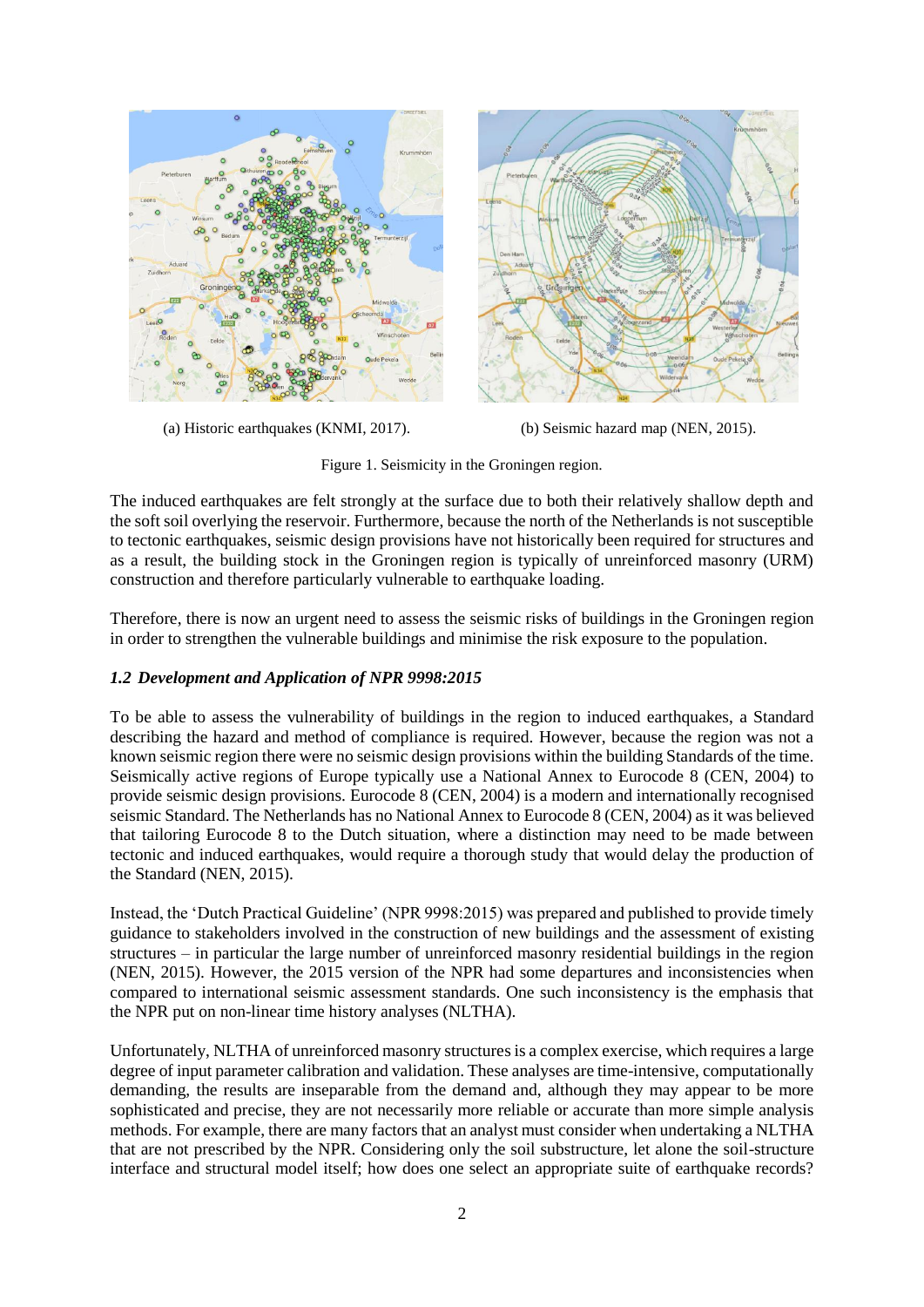Are tectonic records excluded? What scaling is applied to the records? Is spectral matching appropriate? How are boundaries treated? And so on.

Considering only one factor, damping, the decisions that an analyst makes about its extent and how it is modelled can have a profound effect on the analysis output that can completely change the assessment, and subsequent retrofit, decisions. As shown in Figure 2 and 3, blind prediction competitions held by research facilities have shown that even when all the input parameters are known, the best researchers in the world cannot predict actual structural response to an earthquake (Restrepo et al., 2010; Terzic et al., 2015). The probability of predicting response when the inputs are unknown will be low.



Figure 2. Plot from UCSD wall test (Restrepo et al., 2010).



Figure 3. Plot from UCSD column test (Terzic et al., 2015).

A further issue was that there was limited data pertaining to the induced earthquakes that had occurred to date and the fundamental faulting mechanism was not well understood. The definition of the NPR 9998:2015 design spectra (Figure 4) had repercussions not only due to the comparatively high spectral accelerations prescribed, but also in that the spectral shape was missing the constant velocity branch, which resulted in the design spectra being inappropriate for use in displacement space.



Figure 4. Comparison of NPR 9998:2015 and conventional spectral shapes.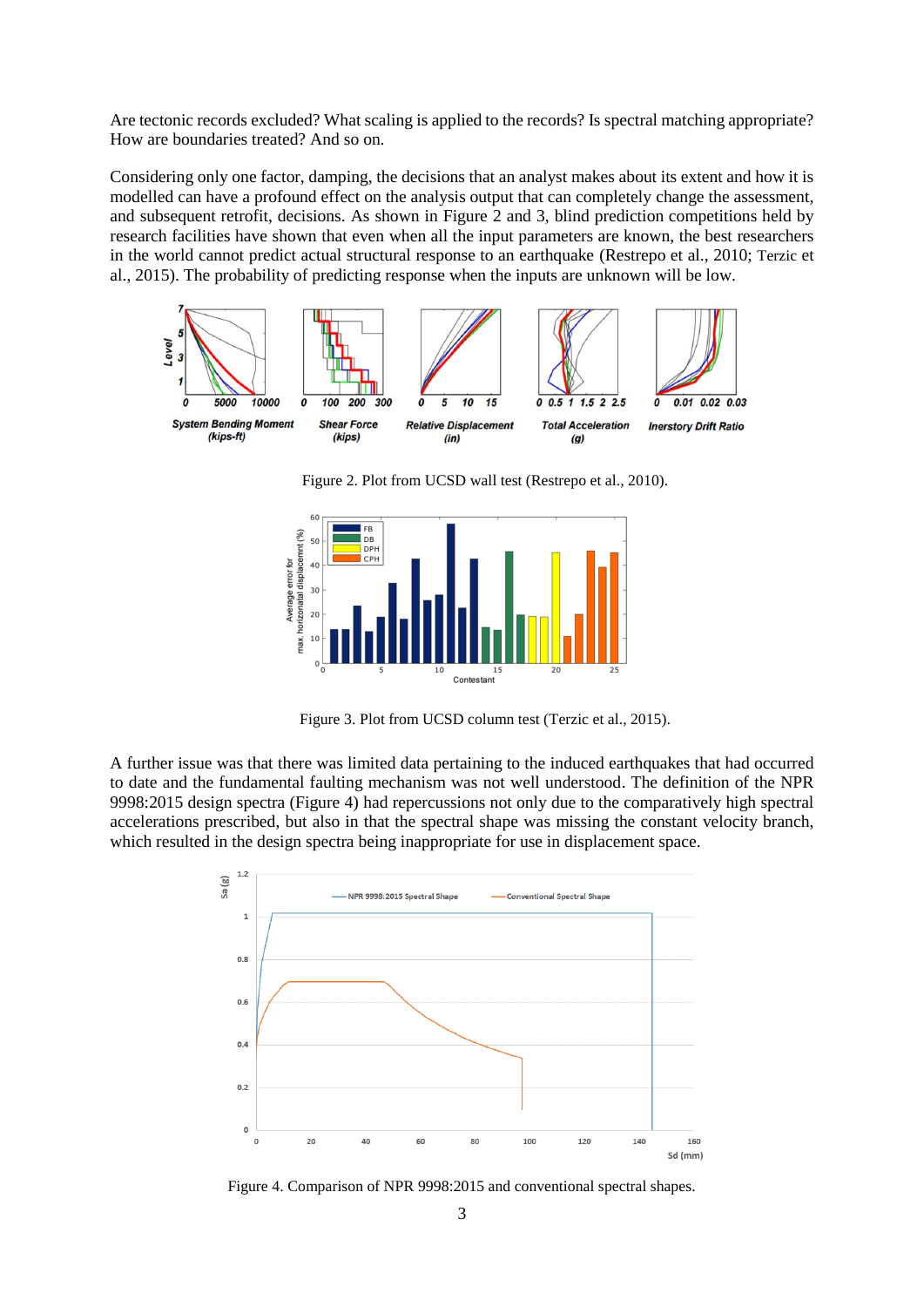Consequently, the number of building assessments able to be undertaken was far short of targets and the requirement to strengthen buildings, and extent of any strengthening works required, was inconsistent. The NPR committee and the local engineering community recognise a need to shift focus from attempting to predict building response during an earthquake using NLTHA, to undertaking building vulnerability assessments using tools that are sufficiently accurate to enable consistent outcomes to be achieved

# **2. REVISION TO NPR 9998:2015**

NPR 9998:2015 was updated in 2017-18 to address some of the identified short-comings with a large number of studies completed by various universities, research groups and engineering consultants. This includes an improved understanding of the seismic hazard, structural behaviour of the unreinforced masonry typically used in Groningen and improved analysis procedures.

The 2018 revision of NPR9998, in particular Annex G and H, was developed to simplify the seismic assessment procedure while maintaining the level of reliability and technical rigour. The methods prescribed in the Annexes are less complicated and can be more pragmatic than NLTHA, which enables more rapid vulnerability assessment, whist maintaining an appropriate level of reliability.

The assessment of URM buildings can be split into two main components; in-plane and out-of-plane, as shown in Figure 5. It is important that both components are considered; however, for the purposes of a vulnerability assessment, these components can effectively be decoupled and analysed separately.

Annex G provides the procedure to use non-linear static pushover analysis (NLPO) to assess in-plane behaviour of buildings, based on the modified capacity-spectrum approach. Annex H describes a nonlinear method for assessing the out-of-plane (OOP) vulnerability of unreinforced masonry walls (URM) termed a non-linear kinematic analysis (NLKA).



Figure 5. Building schematic displaying in-plane and out-of-plane loading.

URM buildings are typically more vulnerable to out-of-plane loading than in-plane loading, as evidenced by calculation, experimental tests and observations following historical earthquakes. Figure 6 presents a typical out-of-plane failure that occurred during the 2011 Christchurch earthquake and resulted in multiple fatalities. For this reason, out-of-plane vulnerability assessment is generally undertaken first.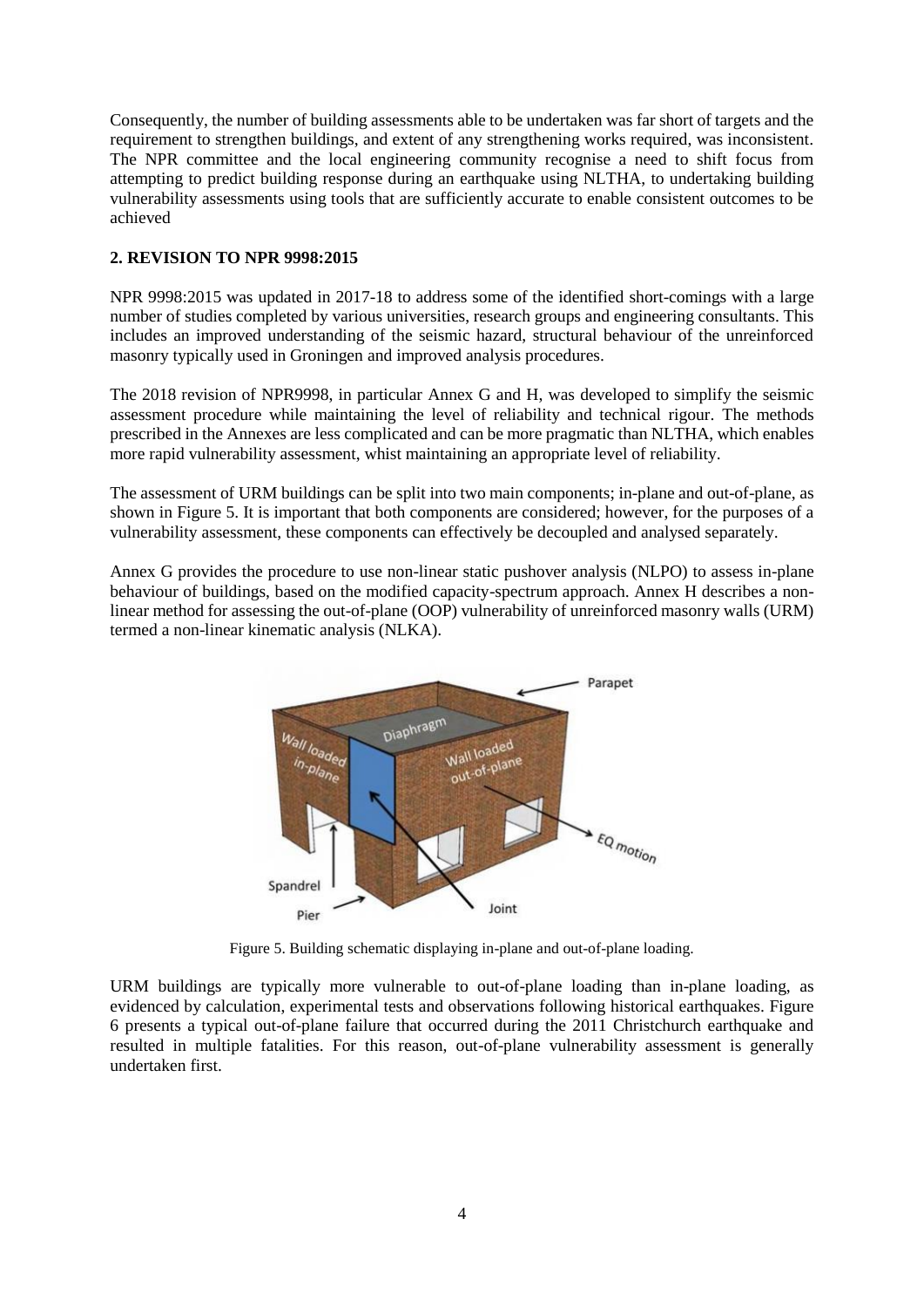

Figure 6. Example of out-of-plane wall failure from Christchurch earthquake (Fairfax, 2011).

In addition to having the largest influence on reducing building vulnerability, in-plane building capacity cannot manifest if OOP failure occurs. This process demonstrates the general hierarchy of strength that exists within a URM building, which can be useful in guiding the assessment process. With reference to Figure 7, which presents the capacity 'chain' for a typical URM building, the overall capacity of the building will be limited by the capacity of the weakest link in the chain, and the ability of each component to fully develop its capacity will typically be dependent on the performance of the components to the left of it on the chain. This also suggests that the assessment of component capacities should proceed from left to right.



Figure 7. Hierarchy of URM building component vulnerability, demonstrated by way of the capacity 'chain' schematic (NZSEE, 2016).

### *3.1 Annex G: Non-Linear Pushover Analysis*

Annex G provides guidance on the application of non-linear static pushover (NLPO) analysis for the seismic assessment of existing building. NLPO is a commonly used analysis procedure used to inform the seismic assessment of existing buildings. There has been extensive research and validation of NLPO as an analysis method to determine the likely non-linear response of buildings to earthquake loading. The theoretical basis for the NLPO approach described in Annex G is the equivalent linearisation approach for capacity spectrum assessment (ATC 40, 1996, NZSEE, 2016) and the substitute structure approach using direct displacement-based design (DDBD) (Priestley et al., 2007). The method described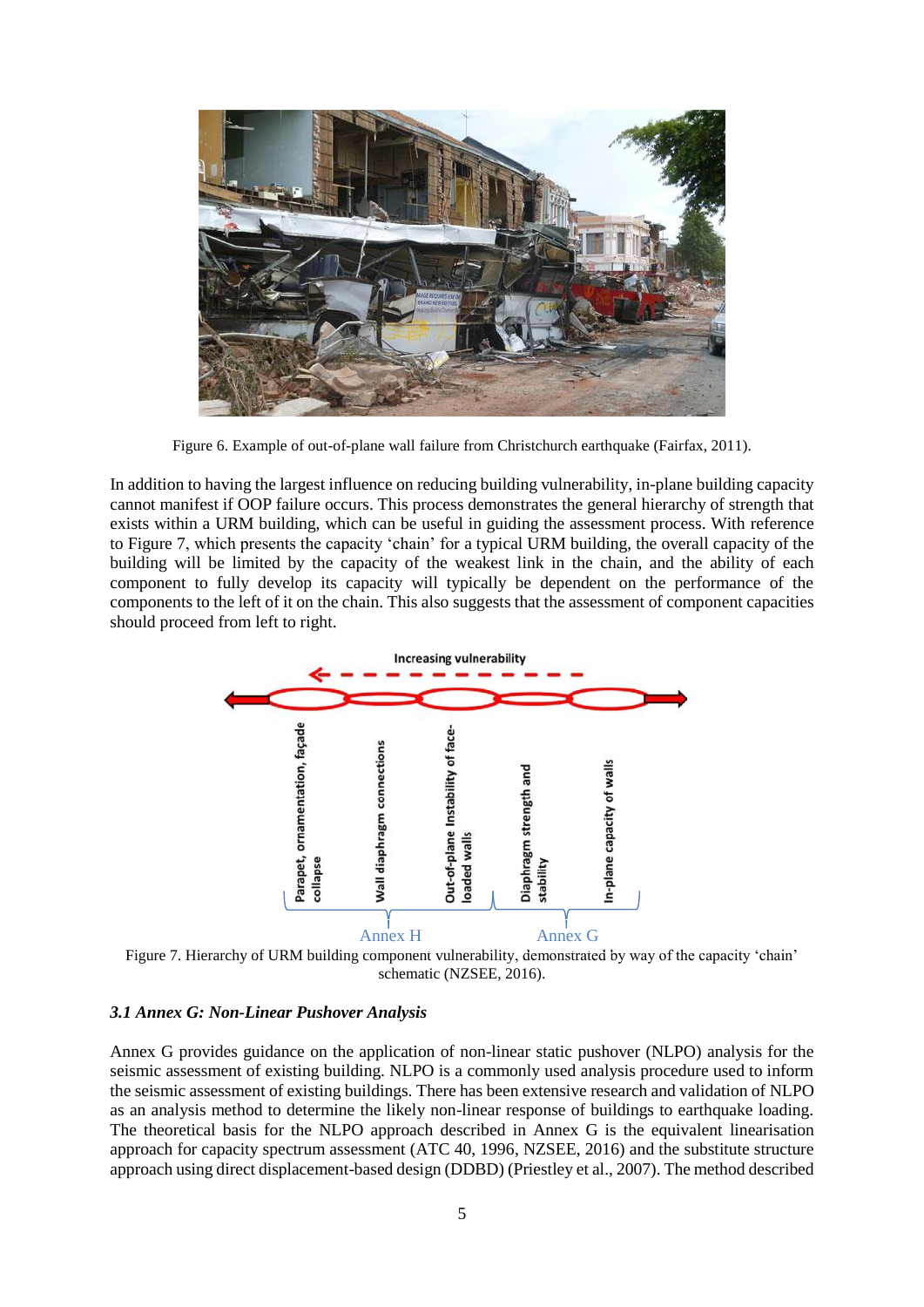in Annex G has been specifically adapted to the building typologies typical of the Groningen region, with particular emphasis on unreinforced masonry buildings.

Using NLPO, an increasing lateral force is applied to a model of the building, which accounts for the non-linear mechanisms that may form, in every analysis time-step. The lateral force is usually applied in a load vector that approximates the relative acceleration associated with the first mode of vibration of the structure, which is dominant in the building types the method is intended to be applied to. With reference to Figure 8, as the building exceeds its elastic limit and begins to respond non-linearly, the internal actions will redistribute as plastic hinges form. The number of plastic hinges that form increases with increasing lateral force until a global mechanism develops, giving the expected capacity of the building in the form of a non-linear pushover curve.



Figure 8. Non-linear static pushover assessment (NZSEE, 2016).

The procedure simplifies a complex multi-degree-of-freedom (MDOF) system into an equivalent singledegree-of-freedom (SDOF) model, such that a SDOF equivalent non-linear pushover capacity curve can be compared to seismic demand in the form of acceleration-displacement response spectra (ADRS) in order to estimate the likely response. The seismic demand curve is modified to account for energy dissipation, ductility and damping. This process is demonstrated schematically in Figure 9.



Figure 9. Conversion of MDOF system to an equivalent SDOF system (NZSEE, 2016).

Annex G has adopted some of the more recent thinking from international literature (NZSEE, 2016 and ASCE-41-18) and local research for seismic assessment of unreinforced masonry buildings:

- The component strength and drift capacities for various pier and spandrel mechanisms are based on the latest international literature from New Zealand, Australia and North America.
- A new equation for Near Collapse drift capacity of rocking piers based on the latest research by TU Delft (Messali & Rots, 2017) was introduced.
- Introduction of a global drift acceptance criteria. For example, a two storey unreinforced masonry building with a ductile response (rocking piers) has 0.8% global drift limit at the effective height. This is calibrated from multiple non-linear pushover and time history analyses and shaking table tests.
- A new damping-ductility equation, calibrated for masonry-type hysteresis and Groningenspecific ground motions, is introduced. This was calibrated to NLTHA of simple SDOF models.
- Simplified approach for soil structure interaction was introduced, including the incorporation of the soil foundation compliance effect, which increases displacement capacity, by way of a spectral reduction damping factor. The FEMA 440 (2005) approach to calculate soil radiation damping was also incorporated. An upper bound of soil damping contribution of 15% was introduced.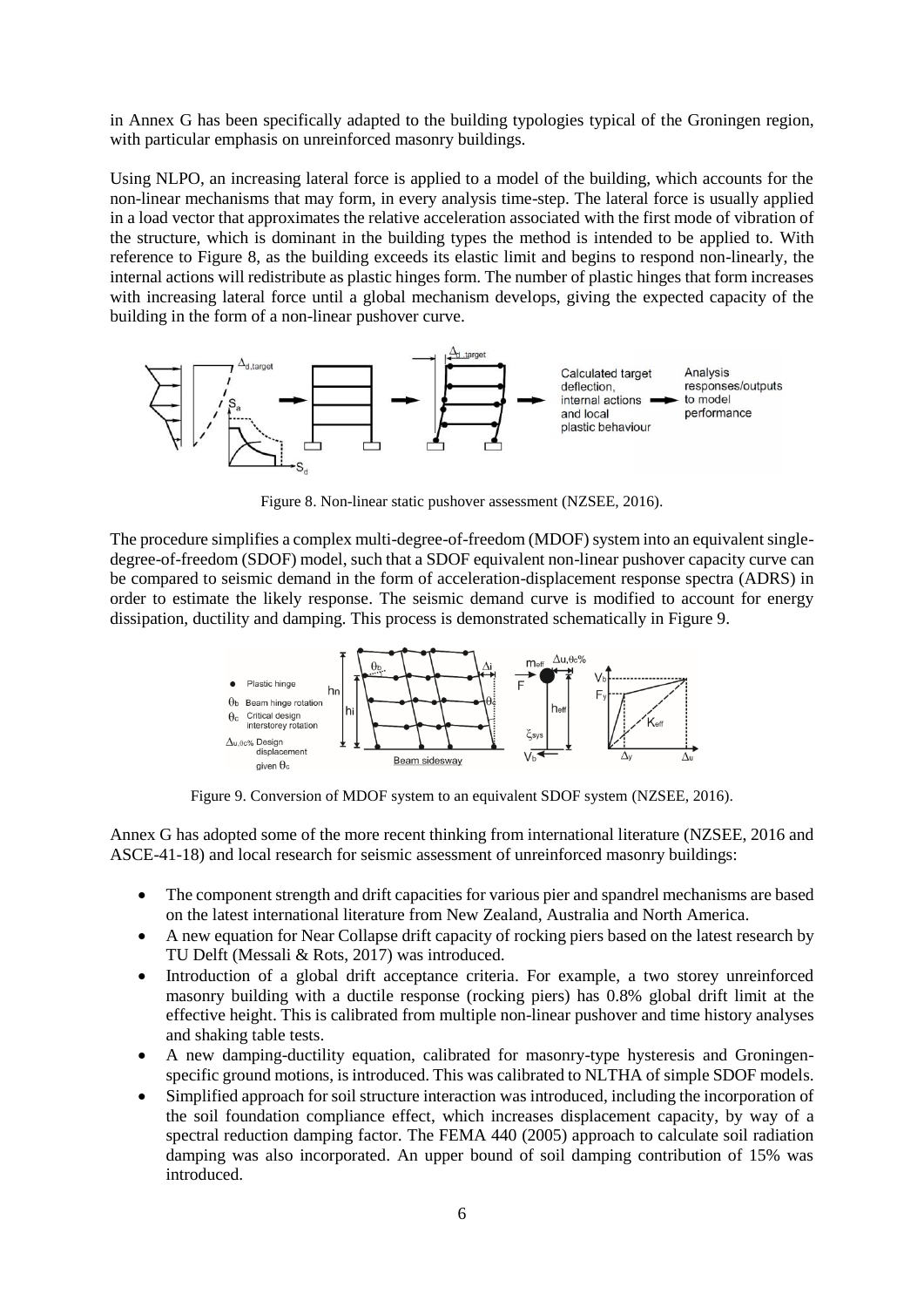- Introduction of pseudo non-linear pushover analysis using sequential elastic analysis. Whilst this is a common simplified non-linear analysis method, this has only recently been included in the NZSEE (2016) guidelines.
- A simplified hand-calculation based non-linear pushover method termed Simple Lateral Mechanism Analysis (SlaMA) for unreinforced masonry building is introduced. This is based on the SlaMA approach outlined in NZSEE (2016).
- Lastly, a focus on the global building Near Collapse response instead of individual local elements response. Assessors are permitted to consider whether the failure of an individual local element would result in collapse or partial collapse of a building. In addition to the global drift limit, guidance was given for the definition of Near Collapse limit state for a number of scenarios, refer to Figure 10.



Figure 10. Global Near-Collapse (NC) limit state acceptance criteria (NZSEE, 2016).

# *3.1 Annex H: Non-Linear Kinematic Analysis*

Annex H provides guidance on the application of the non-linear kinematic analysis (NLKA) method to the seismic assessment of unreinforced masonry (URM) walls subjected to out-of-plane (OOP) earthquake actions. The NLKA is a means to estimate the OOP structural capacity of URM walls based on the geometry, loading and boundary conditions. The method is based on virtual work principles and takes into account the non-linear behaviour of walls when responding OOP. The method is intended to provide an appropriate balance between method complexity and solution accuracy.

The theoretical basis for the NLKA approach was proposed in the 1980s (Priestley, 1985). Over the following decade the methodology was further developed (Blaikie & Spur, 1993; Blaikie, 1999, 2001 & 2002), which culminated in its inclusion in the guidance document 'Assessment and improvement of the structural performance of buildings in earthquakes' (NZSEE, 2006). Following the Canterbury earthquake sequence, where widespread damage was sustained by URM buildings (Dizhur et al., 2011), an experimental campaign was established to improve assessment methodologies for URM buildings. The advancements of this research (Derakhshan et al., 2014) were incorporated into the update to the NZSEE guidance document (NZSEE, 2016), which formed the basis of Annex H.

The NLKA method is based on the principle of virtual work; therefore, the probable failure mechanism of the wall must be known to determine a solution. The probable failure mechanism – or crack pattern  $-$  is related to the support conditions and geometry, as shown in Figure 11 (a). Generally, the simplifying assumption is made that masonry walls span one-way vertically. This assumption reduces the number of possible solutions that are possible, which are then able to be used to determine solutions for most typical building typologies. A schematic of a vertical spanning wall is presented in Figure 11 (b); the figure defines parameters and also presents the mechanisms relating to both face-loading and interstorey displacement.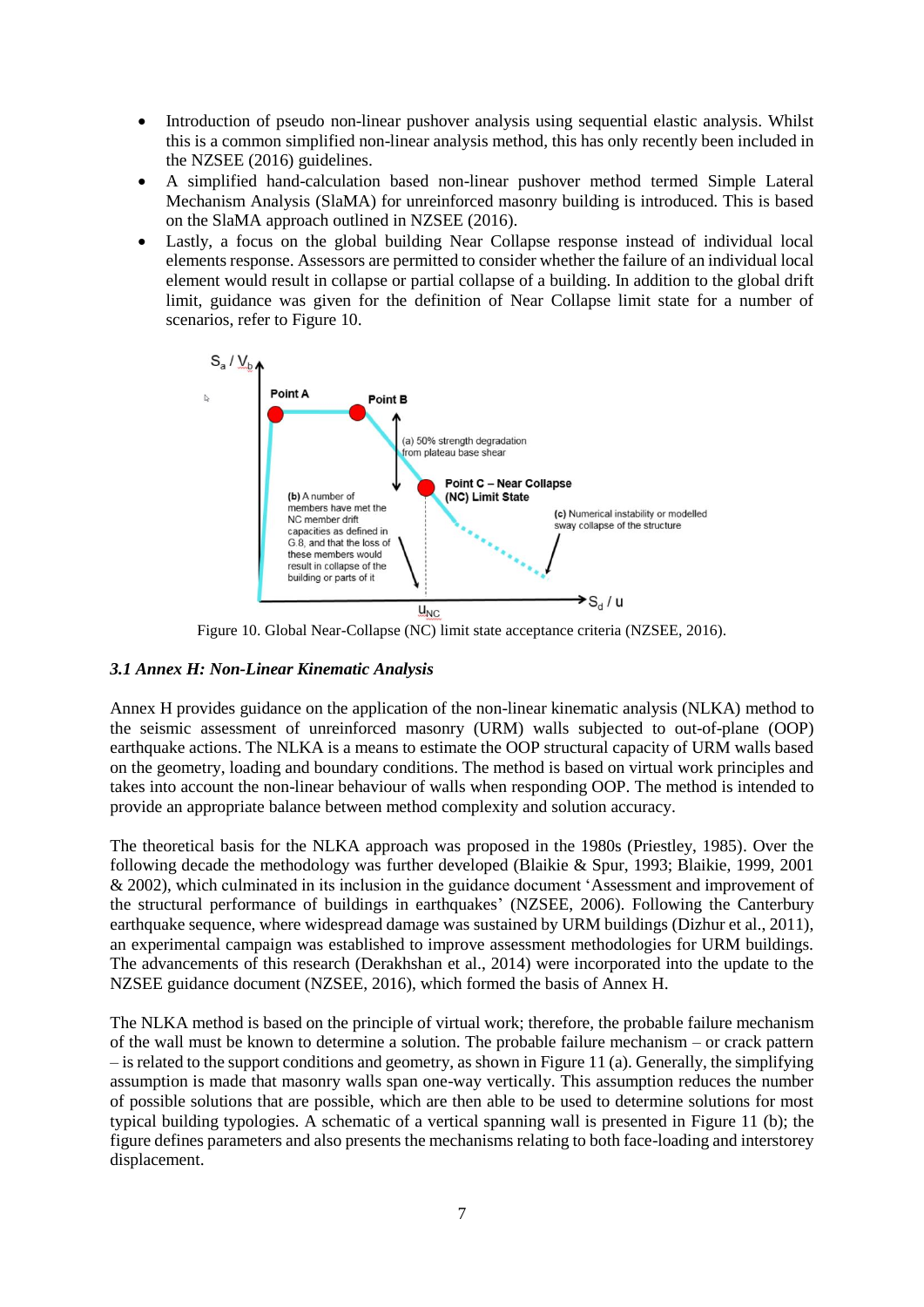

(a) Idealised cracking patterns for masonry walls. (b) One-way spanning wall out-of-plane mechanism.

Figure 11. Idealised out-of-plane wall behaviour (NZSEE, 2016).

The first step of the NLKA is to determine, based on geometrical relationships, the wall displacement at which overall instability occurs. As you approach the instability displacement, decreasing amounts of energy are required to cause a given increase in displacement; consequently, the wall response becomes dependent on the characteristics of the earthquake. Because of this, a fraction of the instability displacement is defined as the ultimate displacement, this is 60% and 30% in the cases of one-way spanning walls and cantilevers respectively. The dynamic properties of the wall are determined based on relationships derived using virtual work methods. A design spectra, which has been appropriately modified for dynamic amplification and system damping, can then be used to determine the displacement demand of the equivalent SDOF system. This can then be compared to the ultimate displacement capacity to assess compliance. A step-by-step process is described in Annex H to guide an assessor through the assessment procedure; furthermore, a chart-based simplified assessment procedure is described also for rapid wall vulnerability assessments.

Formulations for more complex wall geometries, such as two-way spanning walls or heavily penetrated walls, can be determined; however, these types of solutions have not been sufficiency verified by experiment and as such are not included in Annex H presently. Multi-leaf walls are able to be considered using the NLKA method. If the leaves are sufficiently connected, then the wall can be assessed as one integral unit. Generally, the ties provided in cavity walls do not have sufficient shear strength or stiffness for the two leaves to be considered integrally; therefore, the capacity of each wall is assessed independently, whilst acknowledging that they will deform concurrently. Generally, an exterior leaf will have less capacity than an inner leaf because it has a lower axial load. In this case, and if sufficient cavity ties have been provided, the load from that exterior leaf can be transferred to the interior leaf. This will decrease the capacity of the interior leaf, but increase the overall capacity of the cavity wall. A step-bystep procedure to adapt the generalised NLKA method to cavity walls in presented in Annex H.

The OOP capacity of URM walls is related also to the restraint conditions at each end. Annex H provides guidance on what types of boundary conditions can be used in a NLKA, and how they relate practically to typical construction practices.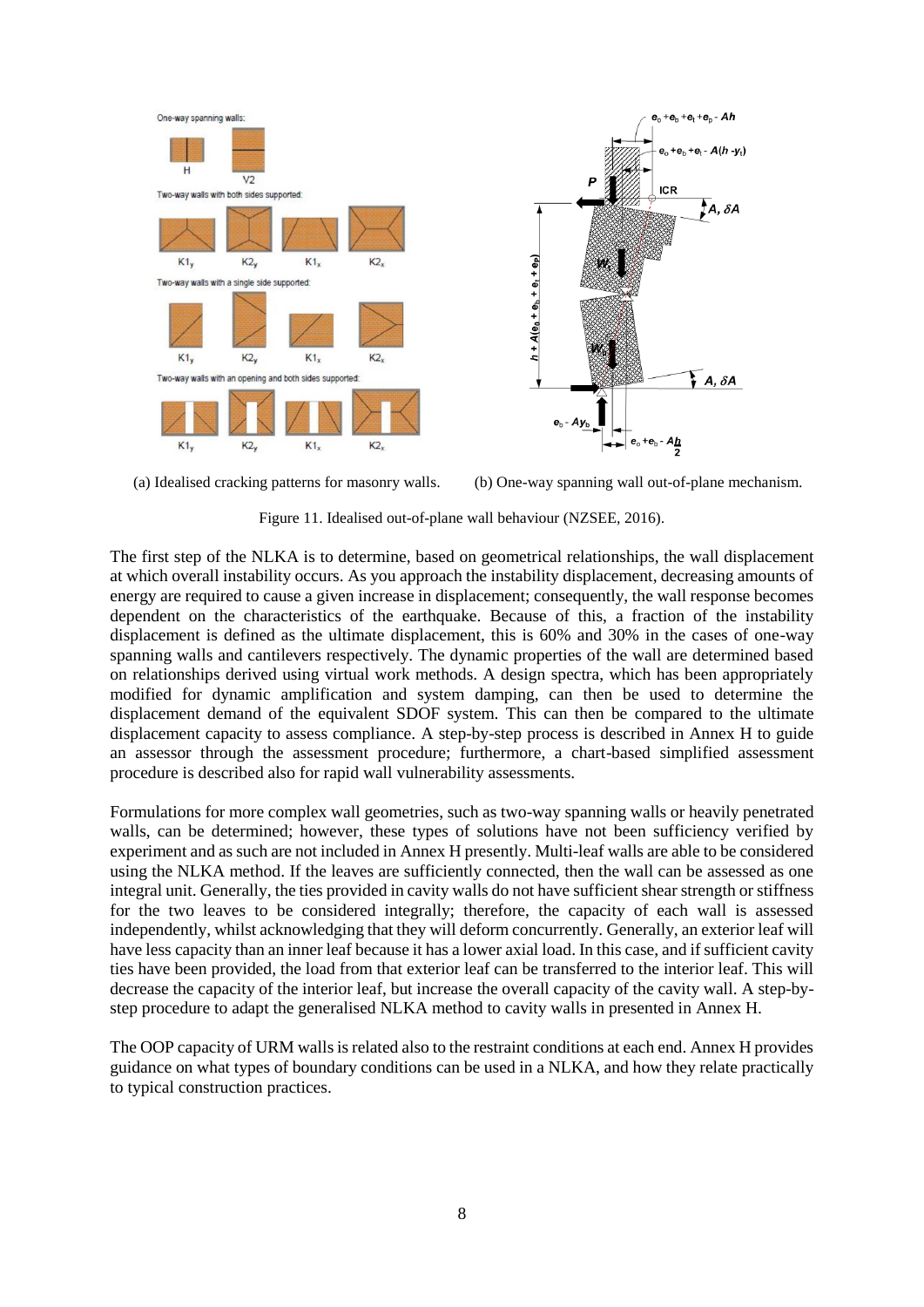# **4. VALIDATION**

The procedures outlined in Annex G and H are also contained in recognised international guidelines and Standards; therefore, they have been previously validated by those committees and verified through application by the engineering community. However, to address concerns that the procedures may not translate to the construction practices prevalent in the Groningen region a validation study was undertaken. The goal of the study was to undertake analytical-experimental validation of the NLPO and NLKA procedures, as outlined in Annex G and H, against selected large-scale experimental tests. Data from the following tests was used:

- TU Delft 2016: Clay Masonry Terraced House (Ravenshorst et al., 2016)
- TU Delft 2017: Calcium-Silica Masonry Terraced House (Messali and Pair, 2017)
- EU Centre 2016: Out-of-plane Components Tests (Graziotti et al., 2016a)
- EU Centre 2015: Terraced House (Graziotti et al., 2015)
- EU Centre 2016: Detached House (Graziotti et al., 2016b)

It was observed that the NLPO assessment, performed in accordance with Annex G, predicted the performance point (in terms of non-linear global displacement) of the test specimens with appropriate accuracy; discrepancies were generally conservative. The outputs from the large-scale shake table experiments were not ideally suited to validating the NLKA method, since full non-linear mechanisms were not generally observed. This is to be expected, since testing a large-scale specimen to collapse puts at risk the safety of the experimenters and equipment. However, validation against the available dynamic out-of-plane component tests showed that the NLKA method is appropriate for assessing wall vulnerability.

Some recommendations were made as a result of the validation study to improve the consistency of the NLPO and NLKA methods, as described in Annex G and H respectively, when applied specifically to building typologies typical of the Groningen region. These recommendations were incorporated into the final versions of the Annexes.

# **5. CONCLUSIONS**

A large number of buildings in the Groningen region require seismic assessment and, if required, retrofit to mitigate the risk from induced earthquakes. This is a huge undertaking and is significant to the regional and national economy. As a consequence of inadequate knowledge of the induced earthquakes, a relatively untested seismic standard and a focus on NLTHA for all buildings, the number of building assessments that have been completed has fallen short of targets, which is unacceptable to the gas field operator, government and public.

The introduction of simpler and more pragmatic seismic assessment procedures in NPR 9998:2018 is a step change in the overall seismic assessment programme. The introduction of the NLPO procedure in Annex G for in-plane assessment has reduced the timeframe to complete an individual building assessment from months to days. From our experience comparing NLPO and NLTHA results, and also validating Annex G against experimental test data, NLPO in accordance to Annex G has been demonstrated to be able to reliably assess the Near Collapse behaviour of unreinforced masonry buildings. The introduction of the NLKA procedure in Annex H for out-of-plane behaviour assessment has also reduced the timeframe to identify the key vulnerabilities in these buildings. Typically, out-ofplane deficiencies are more common than in-plane; therefore, a simple and easy-to-use procedure for assessment is critical.

The uptake of the NLPO and NLKA procedures outlined in Annex G and H by the local consultants, and the consistent (and correct) use of the procedures, are critical to the overall success to the seismic risk mitigation programme.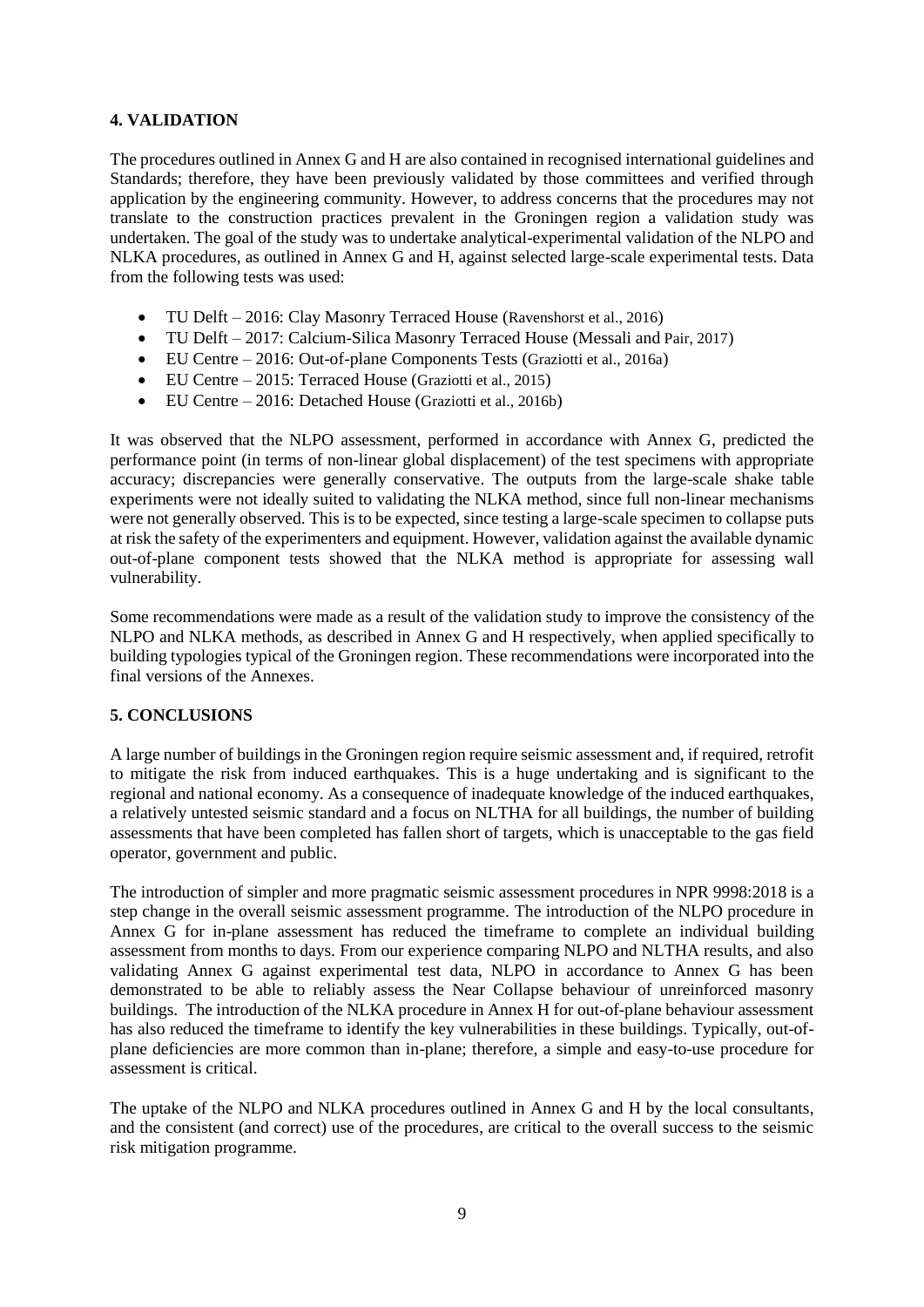#### **6. REFERENCES**

ATC 40 (1996). Seismic evaluation and retrofit of concrete buildings, Vol 1 & 2. Applied Technology Council, Redwood CA, Nov 1996.

Blaikie, E.L. (1999). Methodology for the assessment of face-loaded unreinforced masonry walls under seismic loading. Opus International Consultants, Wellington, New Zealand.

Blaikie, E.L. (2001). Methodology for the assessment of face-loaded unreinforced masonry walls under seismic loading. EQC funded research by Opus International Consultants, under Project 99/422.

Blaikie, E.L. (2002). Methodology for assessing the seismic performance of unreinforced masonry single storey walls, parapets and free standing walls, Opus International Consultants, Wellington, NZ.

Blaikie, E.L. and Spurr, D.D. (1993). Earthquake vulnerability of existing unreinforced masonry buildings, EQC.

Deltares (2011). Gebouwschade Loppersum. Retrieved 9/12/17, from address https://tinyurl.com/yb6r6upu

Derakhshan, H., Dizhur, D.Y., Griffith, M.C. and Ingham, J.M. (2014a). Seismic assessment of out-of-plane loaded unreinforced masonry walls in multi-storey buildings, *Bulletin of the New Zealand Society for Earthquake Engineering*, Vol. 47, No. 2, 119-138. June 2014.

Dizhur, D., Ingham, J.M., Moon, L., Griffith, M., Schultz, A., Senaldi, I., Magenes, G., Dickie, J., Lissel, S., Centeno, J., Ventura, C., Leiti, J. and Lourenco, P. (2011). Performance of masonry buildings and churches in the 22 February 2011 Christchurch earthquake, *Bulletin of the New Zealand Society for Earthquake Engineering*, 44, 4, Dec., 279-297.

European Committee for Standardization 'CEN' (2004). Eurocode 8: Design of structures for earthquake resistance. European Standard EN 1998-1:2004.

Fairfax Media (2011). Retrieved 9/12/17, from address https://tinyurl.com/y7wfr5zv

FEMA 440 (2005). Improvement of non-linear static seismic analysis procedures, Federal Emergency Management Agency, FEMA Report 440, Washington, D.C.

Graziotti, F., Tomassetti, U., Rossi, A., Kallioras, S., Mandirola, M., Cenja, E., Penna, A. and Magenes, G. (2015). Experimental campaign on cavity-wall systems representative of the Groningen building stock. Technical Report EUC318/2015U, Eucentre, Pavia, Italy. http://www.eucentre.it/project-nam/

Graziotti, F., Tomassetti, U., Penna, A. and Magenes, G. (2016a). Out-of-plane shaking table tests on URM single leaf and cavity walls. *Eng Struct* 125:455–470. doi:10.1016/j.engstruct.2016.07.011

Graziotti, F., Tomassetti, U., Rossi, A., Marchesi, B., Kallioras, S., Mandirola, M., Fragomeli, A., Mellia, E., Peloso, S., Cuppari, F., Guerrini, G., Penna, A. and Magenes, G. (2016b). Shaking table tests on a full-scale claybrick masonry house representative of the Groningen building stock and related characterization tests. Technical Report EUC128/2016U, Eucentre, Pavia, Italy. http://www.eucentre.it/project-nam/

Messali, F. and Rots, J. (2017). Drift limits of urm rocking walls based experimental in-plane tests, TU-Delft, March 2017

Messali, F. and Pair, M. (2017). Structural behaviour of a calcium silicate element masonry assemblage: Comparison of blind predictions. Report. TU Delft. Version 2

Netherlands Standardization Institute 'NEN' (2015). Assessment of buildings in case of erection, reconstruction and disapproval – Basic rules for seismic actions: induced earthquakes. Dutch Practical Guideline NPR 9998.

New Zealand Society for Earthquake Engineering 'NZSEE' (2006). Assessment and improvement of the structural performance of buildings in earthquakes. Wellington, NZ: NZSEE

New Zealand Society for Earthquake Engineering 'NZSEE' (2016). The seismic assessment of existing buildings, Part C8: Seismic assessment of unreinforced masonry buildings. Wellington, New Zealand: MBIE, EQC, SESOC, NZSEE and NZGS.

Priestley, M.J.N. (1985). Seismic behaviour of unreinforced masonry walls. *Bulletin of the New Zealand National Society for Earthquake Engineering*. 18(2).

Priestley, M.J.N., Calvi, G.M. and Kolwasky, M.J. (2007). Displacement-based seismic design of structures, IUSSS Press. Pavia, Italy.